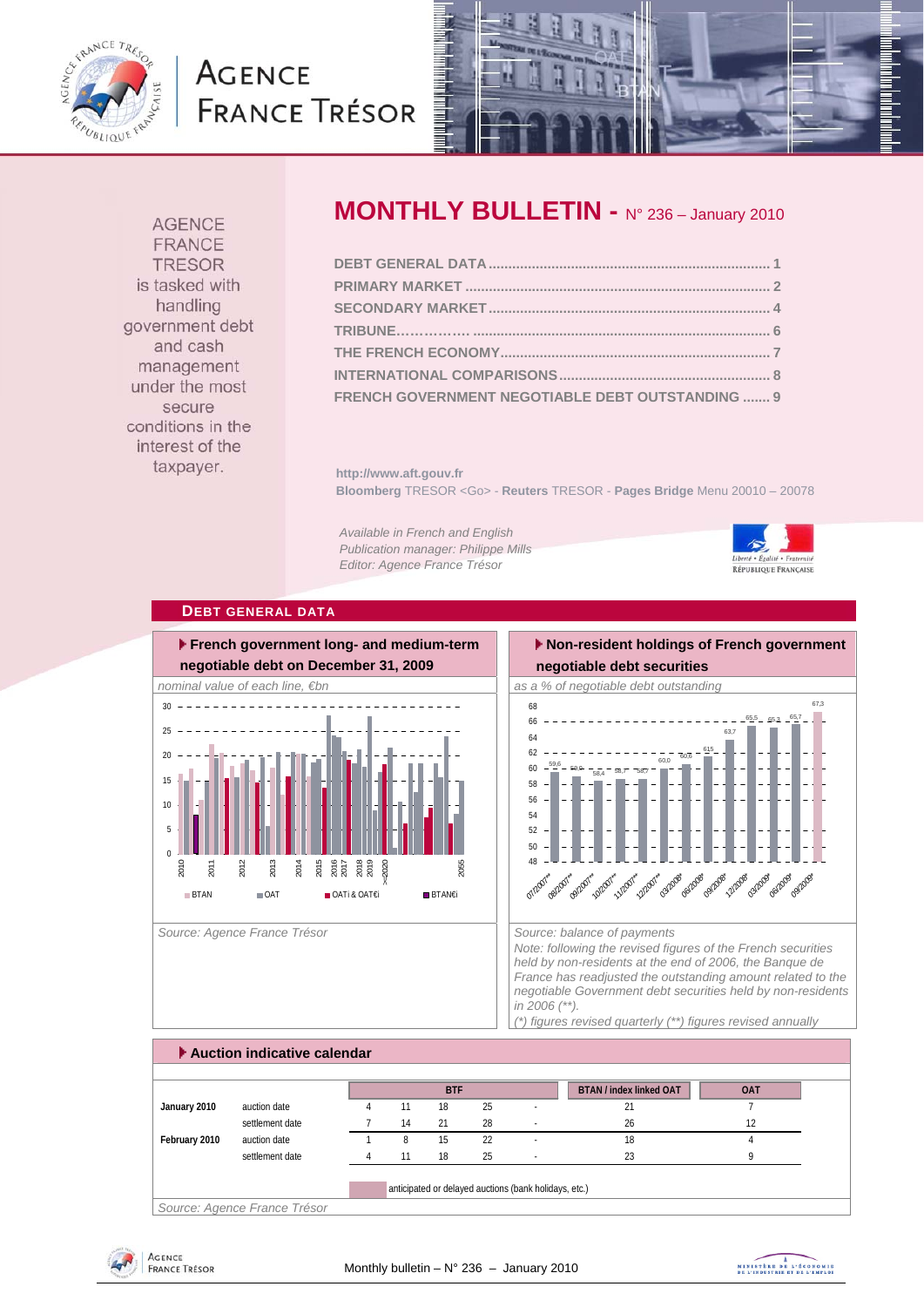### **NEWS**

**A commitment to creating new indexed benchmarks** 

The Agence France Trésor has launched the OATi 1.30% 25 July 2019, a new 10-year benchmark linked to France's inflation rate. This bond, issued for the first time on 21 January 2010, was set at an issue price of 99.01%. The issue came to €2.57billion, and total demand was €5.31 billion.

 As it reaffirmed in its recent announcement of the State's mediumand long- term borrowing programme for 2010, AFT is thus holding firm to its strategy of issuing OATs linked to both French and European inflation rates. Following the introduction of this new 10-year OATi, AFT will next offer a new 15-year benchmark linked to European inflation.

 French inflation-linked bonds outstanding total €66.3 billion, against €68 billion for those linked to European inflation; this shows France's willingness and capacity to have a major presence in both compartments.

For 2010, AFT is carrying over its commitment to having indexed benchmarks represent about 10% of net issuance of medium- and long-term securities.

#### **PRIMARY MARKET**

 **Long- and medium-term financing over the year on December 31, 2009** 





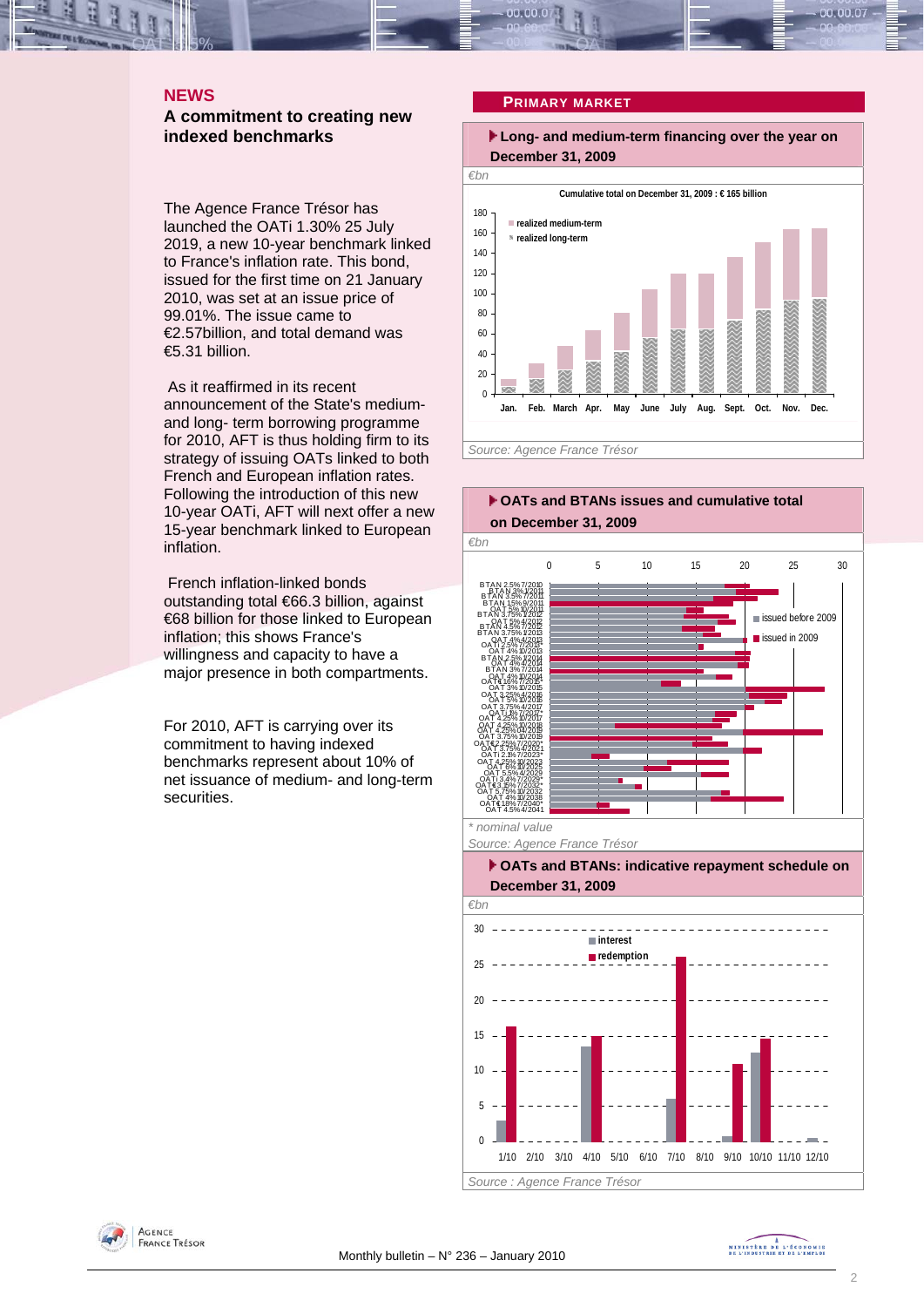

# **OAT and BTAN auctions – December 2009**

*€m* 

| 4/25/2029<br>5,50%<br>12/3/2009<br>12/8/2009<br>2,195 |
|-------------------------------------------------------|
|                                                       |
|                                                       |
|                                                       |
|                                                       |
|                                                       |
|                                                       |
| 1,250                                                 |
|                                                       |
| 0,068                                                 |
| 1,318                                                 |
| 1,76                                                  |
| 118,57%                                               |
| 4,09%                                                 |
|                                                       |
|                                                       |
|                                                       |

| <b>BTF auctions - December 2009</b> |            |            |            |            |            |            |            |  |  |  |
|-------------------------------------|------------|------------|------------|------------|------------|------------|------------|--|--|--|
| $\epsilon$ m                        |            |            |            |            |            |            |            |  |  |  |
|                                     | <b>BTF</b> | <b>BTF</b> | <b>BTF</b> | <b>BTF</b> | <b>BTF</b> | <b>BTF</b> | <b>BTF</b> |  |  |  |
|                                     | 1 month    | 2 month    | 3 month    | 4 month    | 6 month    | 9 month    | 1 year     |  |  |  |
| <b>Auction date</b>                 |            |            | 12/7/2009  | 12/7/2009  | 12/7/2009  |            | 12/7/2009  |  |  |  |
| Settlement date                     |            |            | 12/10/2009 | 12/10/2009 | 12/10/2009 |            | 12/10/2009 |  |  |  |
| Maturity                            |            |            | 3/4/2010   | 4/22/2010  | 5/20/2010  |            | 11/18/2010 |  |  |  |
| <b>Total issued amount</b>          |            |            | 4,382      | 2,126      | 2,137      |            | 2,244      |  |  |  |
| Weighted average rate               |            |            | 0,383%     | 0,427%     | 0.440%     |            | 0,772%     |  |  |  |
| <b>Auction date</b>                 |            | 12/14/2009 | 12/14/2009 |            | 12/14/2009 |            | 12/14/2009 |  |  |  |
| Settlement date                     |            | 12/17/2009 | 12/17/2009 |            | 12/17/2009 |            | 12/17/2009 |  |  |  |
| Maturity                            |            | 2/11/2010  | 3/18/2010  |            | 5/6/2010   |            | 12/16/2010 |  |  |  |
| <b>Total issued amount</b>          |            | 2,073      | 4,116      |            | 2,002      |            | 2,135      |  |  |  |
| Weighted average rate               |            | 0,351%     | 0,393%     |            | 0,435%     |            | 0,811%     |  |  |  |
| <b>Auction date</b>                 |            | 12/21/2009 | 12/21/2009 | 12/21/2009 |            |            | 12/21/2009 |  |  |  |
| Settlement date                     |            | 12/24/2009 | 12/24/2009 | 12/24/2009 |            |            | 12/24/2009 |  |  |  |
| Maturity                            |            | 2/18/2010  | 3/18/2010  | 4/22/2010  |            |            | 12/16/2010 |  |  |  |
| <b>Total issued amount</b>          |            | 2,001      | 3,500      | 1,502      |            |            | 2,004      |  |  |  |
| Weighted average rate               |            | 0,340%     | 0,347%     | 0,400%     |            |            | 0,756%     |  |  |  |
|                                     |            |            |            |            |            |            |            |  |  |  |

*Source: Agence France Trésor* 

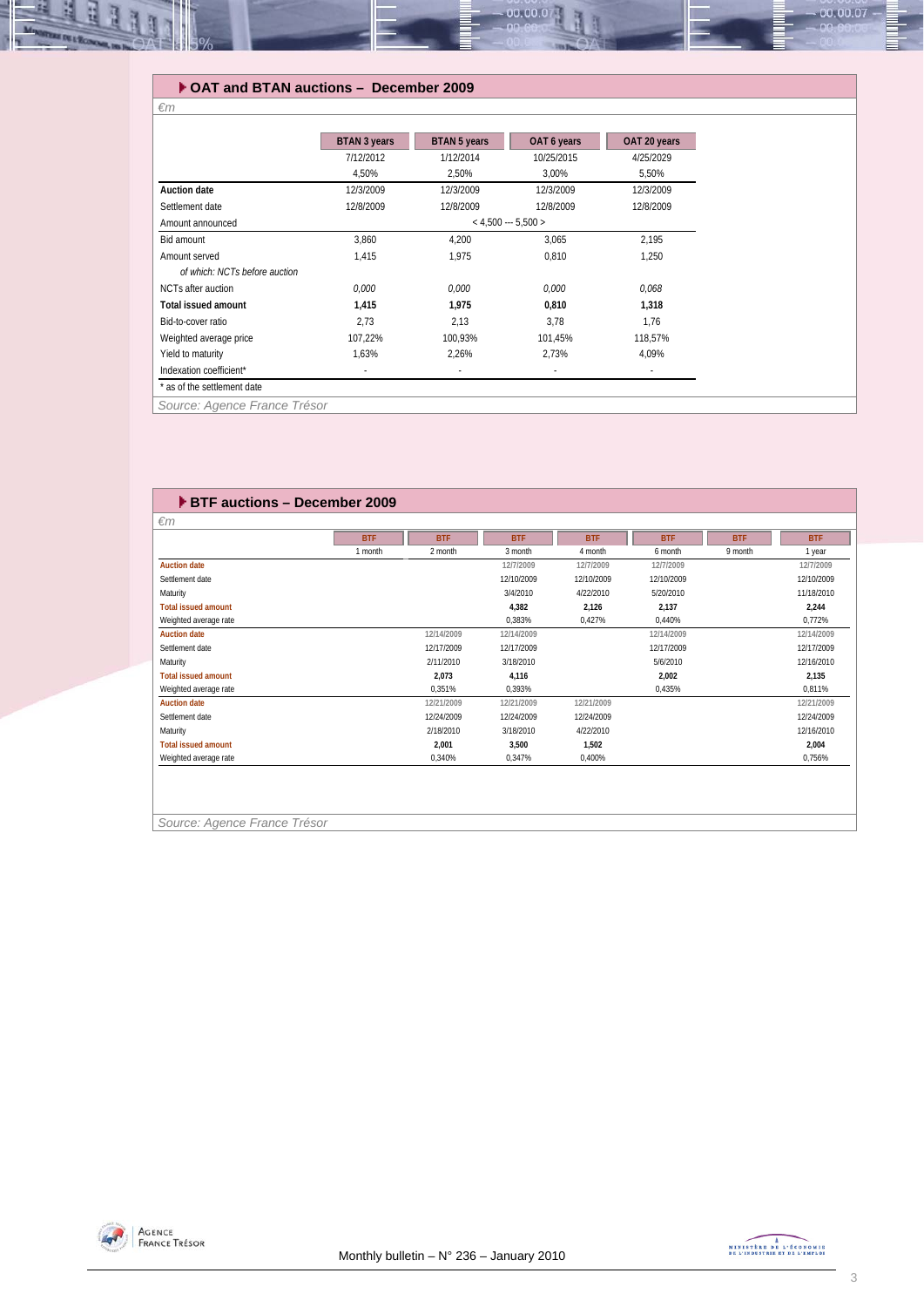







*(1) difference between the yield of the OAT 3.75% April 2017 and the yield of the OATi 1% July 2017 (2) difference between the yield of the OAT 4.25% April 2019 and the yield of the OAT€i 2.25% July 2020 (3) difference between the yield of the OAT 5.5% April 2029 and the yield of the OATi 3.4% July 2029 (4) difference between the yield of the OAT 5.75% October 2032 and the yield of the OAT€i 3.15% July 2032* 

| Negotiable government debt and swaps    |          |          |         |          |         |         |          |                 |                 |  |
|-----------------------------------------|----------|----------|---------|----------|---------|---------|----------|-----------------|-----------------|--|
| $\varepsilon$ bn                        |          |          |         |          |         |         |          |                 |                 |  |
|                                         | end      | end      | end     | end      | end     | end     | end      | end of November | end of December |  |
|                                         | 2002     | 2003     | 2004    | 2005     | 2006    | 2007    | 2008     | 2009            | 2009            |  |
| Negotiable government debt              |          |          |         |          |         |         |          |                 |                 |  |
| outstanding                             | 717      | 788      | 833     | 877      | 877     | 921     | 1,017    | 1,153           | 1,148           |  |
| OAT                                     | 478      | 512      | 552     | 593      | 610     | 641     | 681      | 717             | 719             |  |
| <b>BTAN</b>                             | 151      | 168      | 184     | 189      | 200     | 202     | 198      | 216             | 215             |  |
| <b>BTF</b>                              | 88       | 109      | 97      | 95       | 66      | 79      | 138      | 220             | 214             |  |
| <b>Swaps outstanding</b>                | 61       | 61       | 61      | 52       | 44      | 42      | 28       | 21              | 20              |  |
| Average maturity of the negotiable debt |          |          |         |          |         |         |          |                 |                 |  |
| before swaps                            | 5 years  | 5 years  | 6 years | 6 years  | 7 years | 7 years | 6 years  | 6 years         | 6 years         |  |
|                                         | 343 days | 297 days | 79 days | 267 days | 45 days | 51 days | 292 days | 248 days        | 246 days        |  |
| after swaps                             | 5 years  | 5 years  | 6 years | 6 years  | 7 years | 7 years | 6 years  | 6 years         | 6 years         |  |
|                                         | 265 days | 235 days | 34 days | 228 days | 16 days | 29 days | 276 days | 235 days        | 233 days        |  |
|                                         |          |          |         |          |         |         |          |                 |                 |  |
|                                         |          |          |         |          |         |         |          |                 |                 |  |
|                                         |          |          |         |          |         |         |          |                 |                 |  |
| Source: Agence France Trésor            |          |          |         |          |         |         |          |                 |                 |  |



MINISTRE DE L'ÉCONOMIE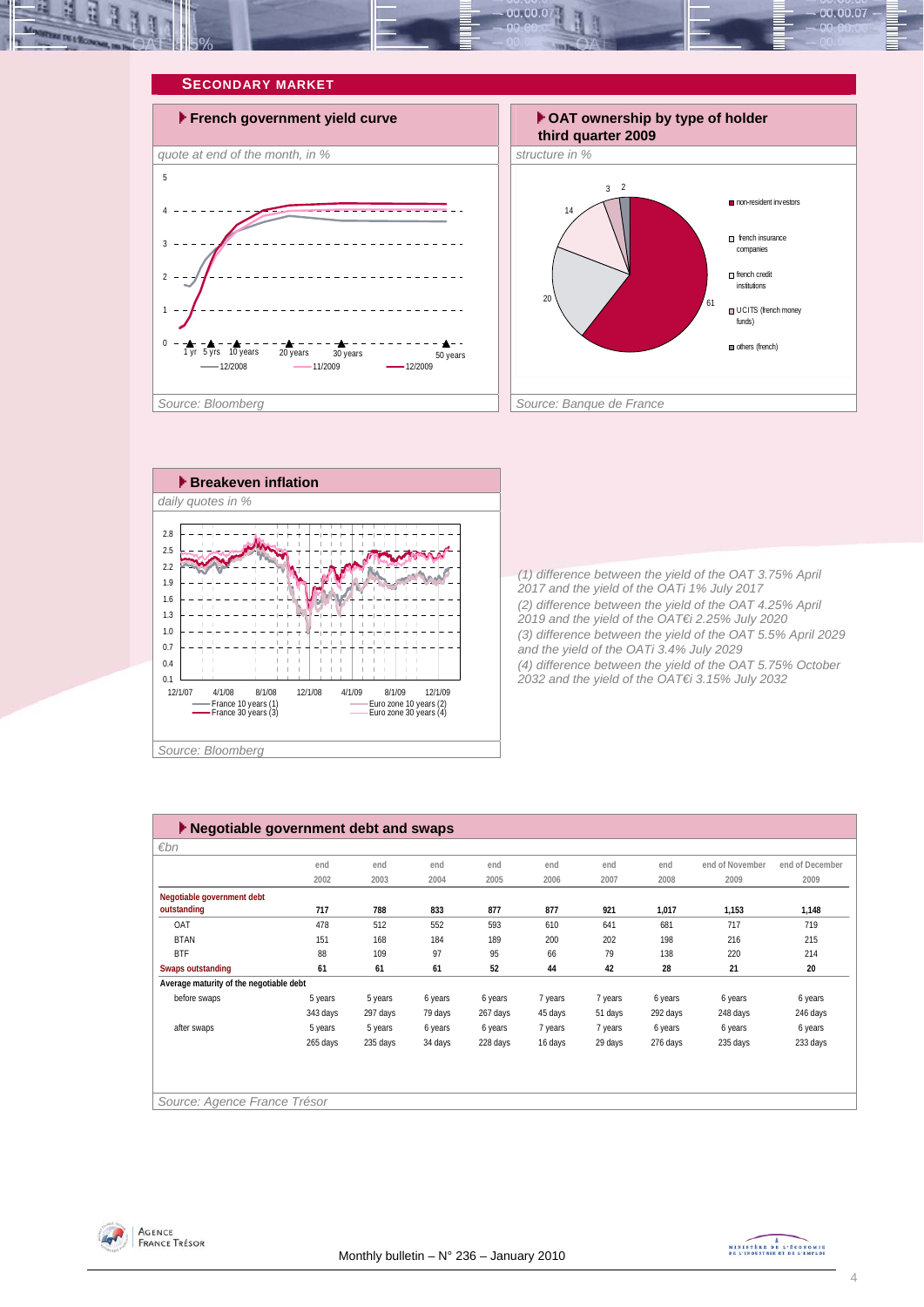

 $00.00.0$ 







MINISTRE DE L'ÉCONOMIE

00.00.07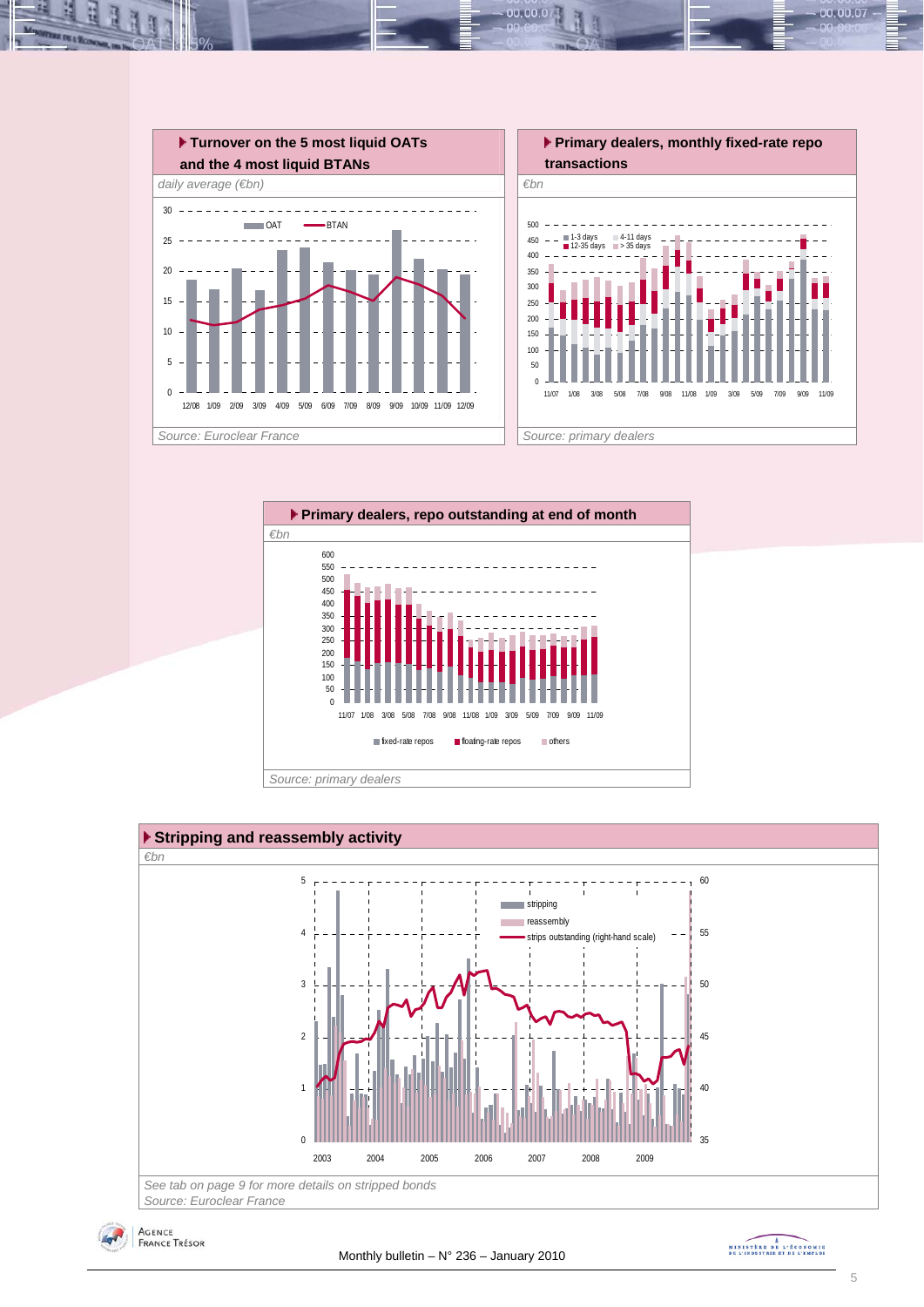

#### **TRIBUNE**

# **Demand-led credit strike**

**By Gilles Moëc, senior economist Deutsche Bank** 

In the Euro area, credit patterns have started to diverge across sectors. Overall bank new lending flows to the private sector have stabilized in the last few months, after a steep deceleration in the winter, at the height of the financial market turmoil. However, this is solely attributable to mortgage origination while corporations' origination seems to lag behind. Flows to this sector remain negative, to the tune of around EUR 10bn per month on average since September 2009, not significantly above their trough at EUR -17Bn in the three months to August. This is fuelling fears of a persisting "corporate credit crunch", i.e. an exceptional restriction of the supply of funds to the business



sector from banks, which would prefer to extend their investment in government securities. We do not share this view.

True, purchases of government securities by monetary and financial institutions (MFIs) have stepped up to EUR 25bn per month in the year to November 2009, against 3bn per month on average since 1999. However, when looking at national data from the time of the recession of the early 1990s, a similar pattern emerges. It seems to be a regular feature of economic downturns that banks shift their assets away from the private sector and towards government papers. This does not simply reflect a flight to safety. This is also a natural response to a lack of credit demand from firms. In this matter, nothing exceptional is happening this time.

To substantiate this we look at the alternative source of funding open to non-financial issuers. True, net issues of corporate debts rose to a monthly average of EUR 8bn since last autumn, up from EUR 4bn before the recession started. This is however a pure statistical effect. Indeed, businesses have shifted their issuances towards longer duration, which transitorily depletes the pace of redemption. Gross issues have actually decelerated since the recession. If firms were faced with banks reluctant to respond to their funding needs, we should observe a rise in their recourse to the disintemediated credit. It did not happen. The most obvious explanation to the fall in total credit to the business sector is simply that in a context of continuing correction in inventories and decline in investment, external financing needs are very limited.

A similar mechanism seems to be at play in the US. Flows of bank loans to firms were deeply negative in Q3 (USD -140bn annualized), but net bond issuances, which had risen to USD 579bn annualized in early 2009, have since then corrected to USD 262bn.

Gradually, a turnaround in inventory behaviour and a tentative improvement in investment will trigger some credit demand. Banks should respond positively to this, in order to maintain their margins. Indeed, the shift in households' portfolio towards extremely liquid but non-interest bearing assets such as overnight deposits, which had resulted from the episode of extreme financial and economic uncertainty in the winter of 2008/2009, will reverse, as improved economic prospects will trigger a search for a better return on savings.

*NB: this Agence France Trésor forum offers economists an opportunity to express their personal opinion. Thus, the above article strictly reflects the author's view, and should not be construed as expressing the viewpoints of Agence France Trésor or the Ministry of the Economy, Industry and Employment.* 

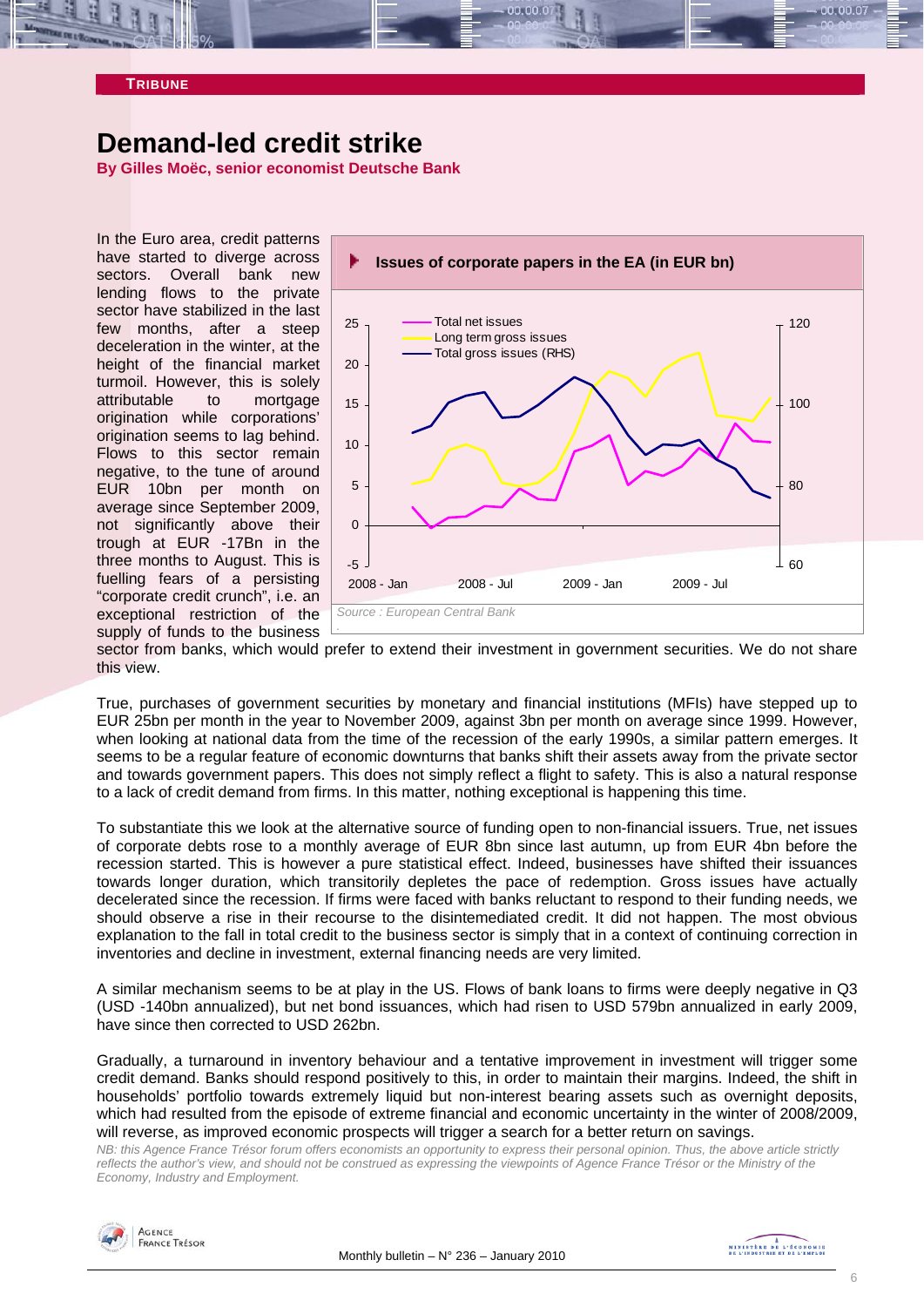

# **THE FRENCH ECONOMY**

| $\blacktriangleright$ Macro-economic forecast |        |         |      |  |  |  |  |  |
|-----------------------------------------------|--------|---------|------|--|--|--|--|--|
| Real growth rate as a %                       |        |         |      |  |  |  |  |  |
|                                               | 2008   | 2009    | 2010 |  |  |  |  |  |
| French GDP                                    | 0.4    | $-2.2$  | 1,2  |  |  |  |  |  |
| Household consumption                         | 1.0    | 0.6     | 0.8  |  |  |  |  |  |
| <b>Business investment</b>                    | 2,6    | $-7.9$  | 0.6  |  |  |  |  |  |
| Exports                                       | $-0.2$ | $-11.4$ | 2.6  |  |  |  |  |  |
| Imports                                       | 0,8    | $-8.8$  | 3.4  |  |  |  |  |  |
| Consumer prices                               | 2.8    | 0.1     | 1.2  |  |  |  |  |  |
| (on an annual average basis)                  |        |         |      |  |  |  |  |  |

**Execute economic indicators** 

| Industrial output*, year-on-year       | $-3.8%$       | 11/2009    |
|----------------------------------------|---------------|------------|
| Household consumption*, year-on-year   | 3.2%          | 11/2009    |
| Unemployment rate (ILO)                | 9.1%          | 9/2009     |
| Consumer prices, year-on-year          |               |            |
| all items                              | 0.9%          | 12/2009    |
| all items excluding tobacco            | 0.8%          | 12/2009    |
| Trade balance, fob-fob, sa             | $-5.3$ FUR bn | 11/2009    |
| ×<br>n,                                | $-4.4$ FUR bn | 10/2009    |
| Current account balance, sa            | $-3.8$ FUR bn | 11/2009    |
| $\mathbf{a}$                           | $-4.2$ FUR bn | 10/2009    |
| 10-year constant maturity rate (TEC10) | 3.59%         | 12/31/2009 |
| 3-month interest rate (Euribor)        | 0.700%        | 12/31/2009 |
| FUR/USD                                | 1.4406        | 12/31/2009 |
| FUR / JPY                              | 133.16        | 12/31/2009 |
|                                        |               |            |

*Source: Ministry of the Economy, Industry and Employment Draft budget Bill 2010, European Commission* 

*\*manufactured goods –* 

*Source: Insee; Ministry of the Economy, Industry and Employment; Banque de France* 





| ► Government budget monthly position                                     |          |          |          |                       |           |  |  |  |  |
|--------------------------------------------------------------------------|----------|----------|----------|-----------------------|-----------|--|--|--|--|
| $\varepsilon$ bn                                                         |          |          |          |                       |           |  |  |  |  |
|                                                                          |          |          |          | end of November level |           |  |  |  |  |
|                                                                          | 2007     | 2008     | 2007     | 2008                  | 2009      |  |  |  |  |
| General budget                                                           |          |          |          |                       |           |  |  |  |  |
| balance                                                                  | $-38,19$ | $-56.99$ | $-46.83$ | $-59.17$              | $-126.66$ |  |  |  |  |
| revenue                                                                  | 299.22   | 291,12   | 259.89   | 256,67                | 203,03    |  |  |  |  |
| expenditure                                                              | 337,41   | 348,11   | 306,72   | 315,83                | 329,69    |  |  |  |  |
| Balance of special                                                       |          |          |          |                       |           |  |  |  |  |
| Treasury accounts                                                        | $-0,21$  | 0,40     | $-8,43$  | -7.42                 | $-16,69$  |  |  |  |  |
| General budget                                                           |          |          |          |                       |           |  |  |  |  |
| outturn                                                                  | $-38.40$ | $-56.59$ | $-55.27$ | $-66.58$              | $-143.35$ |  |  |  |  |
|                                                                          |          |          |          |                       |           |  |  |  |  |
|                                                                          |          |          |          |                       |           |  |  |  |  |
| Source: Ministry of the Budget, Public Accounts and the Civil<br>Service |          |          |          |                       |           |  |  |  |  |
| for more information: http://www.budget.gouv.fr/                         |          |          |          |                       |           |  |  |  |  |



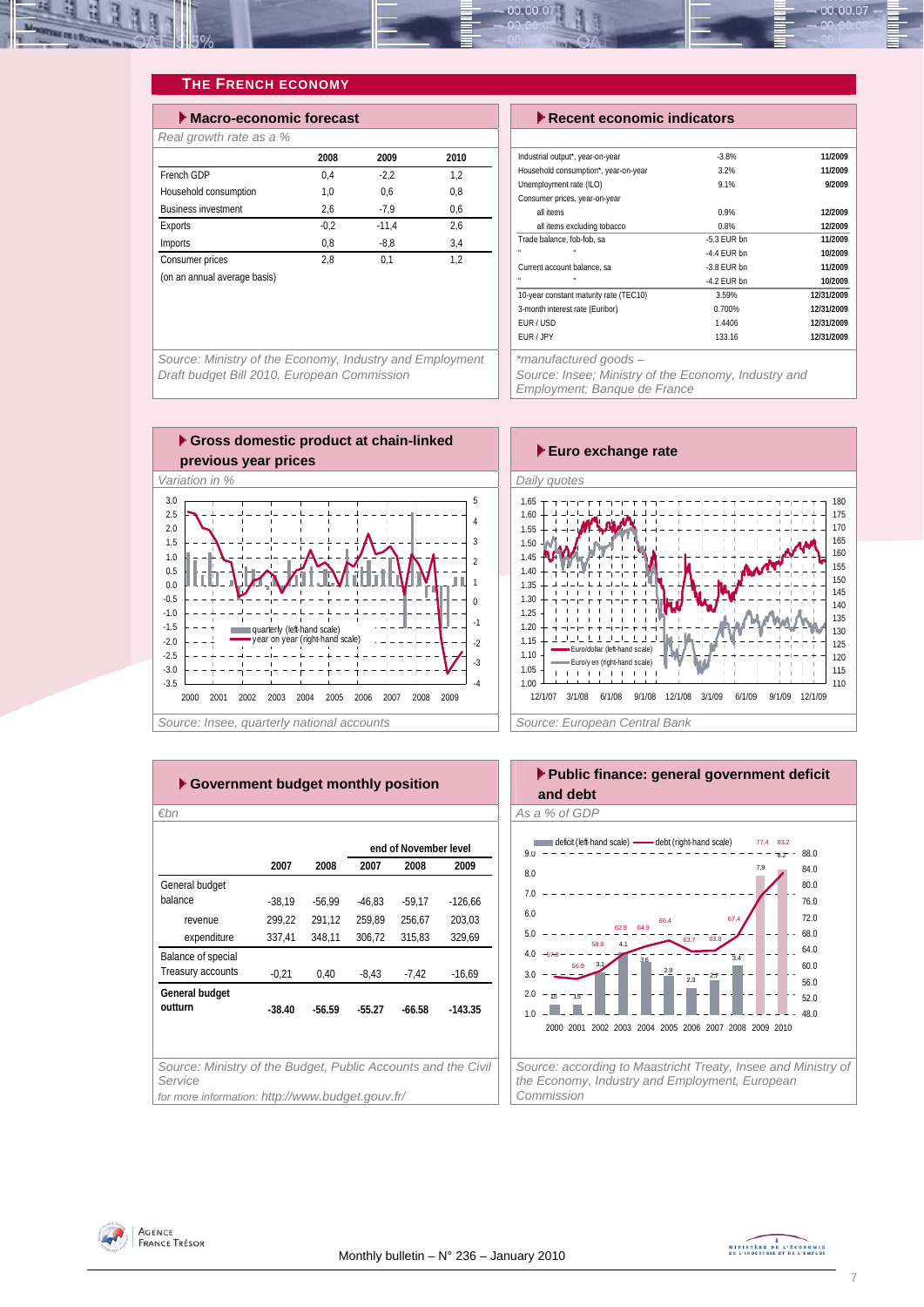|    | ▶ Timetable for the release of French economic indicators |    |                                                         |  |  |  |  |  |  |
|----|-----------------------------------------------------------|----|---------------------------------------------------------|--|--|--|--|--|--|
|    | January 2010                                              |    | February 2010                                           |  |  |  |  |  |  |
| 5  | Household confidence survey: December survey              | 5  | Foreign trade in December                               |  |  |  |  |  |  |
| 8  | Foreign trade in November                                 | 5  | Central government budget: statement at end of December |  |  |  |  |  |  |
| 11 | Industrial output in November                             | 10 | Industrial output in December                           |  |  |  |  |  |  |
| 12 | Central government budget: statement at end of November   | 10 | Balance of payments in December                         |  |  |  |  |  |  |
| 13 | Balance of payments in November                           | 11 | Industrial Investments: January survey                  |  |  |  |  |  |  |
| 13 | Consumer prices: index for December                       | 12 | National quarterly accounts: first results Q4-2009      |  |  |  |  |  |  |
| 22 | Industrial trends: monthly survey for January             | 12 | Payroll employment: provisional results Q4-2009         |  |  |  |  |  |  |
| 26 | Household consumption of manufactured goods in December   | 12 | Wages: provisional statistics Q4-2009                   |  |  |  |  |  |  |
| 26 | New building starts in December                           | 19 | Industrial trends: February survey                      |  |  |  |  |  |  |
| 27 | Household confidence survey: January survey               | 23 | Household consumption of manufactured goods in January  |  |  |  |  |  |  |
| 27 | Industrial trends: quaterly survey for January            | 23 | New building starts in January                          |  |  |  |  |  |  |
| 27 | Job seekers in December                                   | 23 | Consumer prices: index for January                      |  |  |  |  |  |  |
|    |                                                           | 25 | Household confidence survey: February survey            |  |  |  |  |  |  |
|    | Harmonized index of consumer prices – Eurozone (Eurostat) |    |                                                         |  |  |  |  |  |  |
|    | Index for December: January 15                            |    |                                                         |  |  |  |  |  |  |
|    | Index for January: February 26                            |    |                                                         |  |  |  |  |  |  |

00.00.0

# **INTERNATIONAL COMPARISONS**





H



00.00.07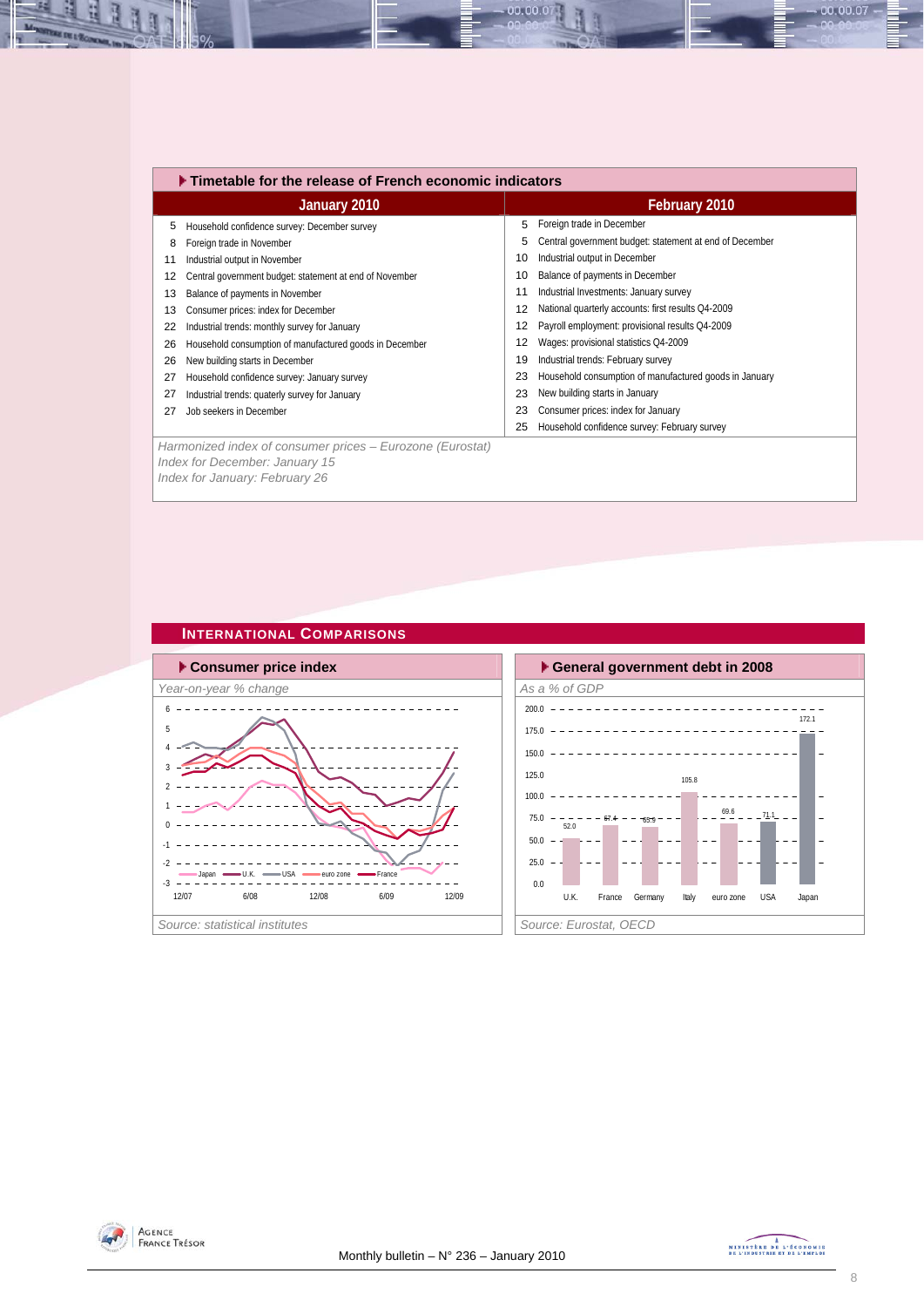#### **FRENCH GOVERNMENT NEGOTIABLE DEBT OUTSTANDING -** *DETTE NEGOCIABLE DE L'ETAT*

 $-00,00,00$ 

 **OAT au 31 décembre 2009** */ fungible Treasury bonds at December 31, 2009*

| En euros                             |                                                                                                                                                                                                                                                                                                      |                                  |                                                                                |                  |                |                                      |                                                            |                                                  |                                                      |                             |                        |
|--------------------------------------|------------------------------------------------------------------------------------------------------------------------------------------------------------------------------------------------------------------------------------------------------------------------------------------------------|----------------------------------|--------------------------------------------------------------------------------|------------------|----------------|--------------------------------------|------------------------------------------------------------|--------------------------------------------------|------------------------------------------------------|-----------------------------|------------------------|
| <b>CODE ISIN</b><br>Euroclear France | Libellé de l'emprunt /<br>Bond                                                                                                                                                                                                                                                                       | Encours / Outstanding            | Coefficient d'indexation / Valeur nominale/ démembré<br>indexation coefficient | face value       | /stripped      | <b>CODE ISIN</b><br>Euroclear France | Libellé de l'emprunt /<br>Bond                             | Encours / Outstanding                            | Coefficient d'indexation<br>/ indexation coefficient | Valeur nominale/ face value | démembré<br>/ stripped |
|                                      | Échéance 2010                                                                                                                                                                                                                                                                                        | 29 487 742 970                   |                                                                                |                  |                |                                      | Échéance 2019                                              | 53 461 145 505                                   |                                                      |                             |                        |
| FR0000186603                         | OAT 5.5% 25 avril 2010                                                                                                                                                                                                                                                                               | 14 893 719 352                   |                                                                                |                  | 247 320 000    | FR0000189151                         | OAT 4.25% 25 avril 2019                                    | 28 002 000 000                                   |                                                      |                             | 360 000                |
| FR0000187023                         | OAT 5,5% 25 octobre 2010                                                                                                                                                                                                                                                                             | 14 594 023 618                   |                                                                                |                  | 503 083 000    | FR0000570921                         | OAT 8,5% 25 octobre 2019                                   | 8 844 392 893                                    |                                                      |                             | 4 294 286 100          |
|                                      | Échéance 2011                                                                                                                                                                                                                                                                                        | 52 030 230 112                   |                                                                                |                  |                | FR0010776161                         | OAT 3,75% 25 octobre 2019                                  | 16 596 000 000                                   |                                                      |                             | 625 900 000            |
| FR0000570731                         | OAT 6,5% 25 avril 2011                                                                                                                                                                                                                                                                               | 19 494 445 710                   |                                                                                |                  | 620 629 900    | FR0000570954 C                       | ETAT 9,82% 31 décembre 2019                                | 18 752 612 (2)                                   |                                                      | (6692154)                   |                        |
| FR00100943751                        | OATi 1,6% 25 juillet 2011                                                                                                                                                                                                                                                                            | 16 880 898 070 (1)               | 1,10239                                                                        | (15 313 000 000) | $\Omega$       |                                      | Échéance 2020                                              | 20 520 020 720                                   |                                                      |                             |                        |
| FR0000187874                         | OAT 5% 25 octobre 2011<br>Échéance 2012                                                                                                                                                                                                                                                              | 15 654 886 332<br>60 880 786 463 |                                                                                |                  | 47 209 000     | FR0010050559                         | OATEi 2,25% 25 juillet 2020                                | 20 520 020 720 (1)                               | 1,12568                                              | (18 229 000 000)            | $\Omega$               |
|                                      |                                                                                                                                                                                                                                                                                                      |                                  |                                                                                |                  |                |                                      | Échéance 2021                                              | 21 677 000 000                                   |                                                      |                             |                        |
| FR0000188328                         | OAT 5% 25 avril 2012                                                                                                                                                                                                                                                                                 | 18 981 110 580                   |                                                                                |                  | 297 350 000    | FR0010192997                         | OAT 3,75% 25 avril 2021                                    | 21 677 000 000                                   |                                                      |                             | 275 428 000            |
| FR00001880131                        | OATEI 3% 25 juillet 2012                                                                                                                                                                                                                                                                             | 16 859 855 620 (1)               | 1,16323                                                                        | (14 494 000 000) | $\overline{0}$ |                                      | Échéance 2022                                              | 1 243 939 990                                    |                                                      |                             |                        |
| FR0000188690<br>FR0000570780         | OAT 4,75% 25 octobre 2012<br>OAT 8.5% 26 décembre 2012                                                                                                                                                                                                                                               | 19 554 122 924<br>5 485 697 339  |                                                                                |                  | 56 404 000     | FR0000571044                         | OAT 8,25% 25 avril 2022                                    | 1 243 939 990                                    |                                                      |                             | 817 750 000            |
|                                      | Échéance 2013                                                                                                                                                                                                                                                                                        | 58 806 755 820                   |                                                                                |                  |                | FR0000571085                         | Échéance 2023<br>OAT 8,5% 25 avril 2023                    | 35 179 934 463<br>10 606 195 903                 |                                                      |                             | 6 814 725 000          |
| FR0000188989                         | OAT 4% 25 avril 2013                                                                                                                                                                                                                                                                                 | 20 652 183 879                   |                                                                                |                  | 94 450 000     | FR0010585901 I                       | OATi 2,1% 25 juillet 2023                                  | 6 300 738 560 (1)                                | 1,03088                                              | (6 112 000 000)             | $\sqrt{ }$             |
| FR00001889551                        | OATi 2,5% 25 juillet 2013                                                                                                                                                                                                                                                                            | 17 604 814 262 (1)               | 1,12005                                                                        | (15717882471)    | $\mathbf{0}$   | FR0010466938                         | OAT 4,25% 25 octobre 2023                                  | 18 273 000 000                                   |                                                      |                             | 272 702 000            |
| FR0010011130                         | OAT 4% 25 octobre 2013                                                                                                                                                                                                                                                                               | 20 549 757 679                   |                                                                                |                  | 156 780 000    |                                      | Échéance 2025                                              | 12 491 928 118                                   |                                                      |                             |                        |
|                                      | Échéance 2014                                                                                                                                                                                                                                                                                        | 38 988 724 224                   |                                                                                |                  |                | FR0000571150                         | OAT 6% 25 octobre 2025                                     | 12 491 928 118                                   |                                                      |                             | 2859476900             |
| FR0010061242                         | OAT 4% 25 avril 2014                                                                                                                                                                                                                                                                                 | 20 334 752 234                   |                                                                                |                  | 238 625 000    |                                      |                                                            |                                                  |                                                      |                             |                        |
| FR0010112052                         | OAT 4% 25 octobre 2014                                                                                                                                                                                                                                                                               | 18 653 971 990                   |                                                                                |                  | 117 750 000    | FR0000571226 C                       | Échéance 2028                                              | 16 173 709                                       |                                                      |                             |                        |
|                                      | Échéance 2015                                                                                                                                                                                                                                                                                        | 62 303 069 913                   |                                                                                |                  |                |                                      | OAT zéro coupon 28 mars 2028                               | 16 173 709 (3)                                   |                                                      | (46232603)                  |                        |
| FR0010163543                         | OAT 3,5% 25 avril 2015                                                                                                                                                                                                                                                                               | 19 388 313 893                   |                                                                                |                  | 104 450 000    |                                      | Échéance 2029                                              | 27 065 539 398                                   |                                                      |                             |                        |
|                                      |                                                                                                                                                                                                                                                                                                      |                                  | 1,10306                                                                        |                  |                | FR0000571218                         | OAT 5,5% 25 avril 2029                                     | 18 308 880 458                                   |                                                      |                             | 3 021 415 900          |
| FR00101355251                        | OATEI 1,6% 25 juillet 2015                                                                                                                                                                                                                                                                           | 14 799 756 020 (1)               |                                                                                | (13417000000)    | $\overline{0}$ | FR00001864131                        | OATi 3,4% 25 juillet 2029                                  | 8756658940 (1)                                   | 1,17521                                              | (7 451 144 000)             | $\mathbf{C}$           |
| FR0010216481                         | OAT 3% 25 octobre 2015<br>Échéance 2016                                                                                                                                                                                                                                                              | 28 115 000 000<br>47 993 000 000 |                                                                                |                  | 9894000        |                                      | Échéance 2032                                              | 29 095 041 860                                   |                                                      |                             |                        |
| FR0010288357                         | OAT 3,25% 25 avril 2016                                                                                                                                                                                                                                                                              | 24 223 000 000                   |                                                                                |                  | 331 450 000    | FR00001887991<br>FR0000187635        | OATEI 3,15% 25 juillet 2032                                | 10 685 719 260<br>(1)                            | 1,14054                                              | (9369000000)                |                        |
| FR0000187361                         | OAT 5% 25 octobre 2016                                                                                                                                                                                                                                                                               | 23 770 000 000                   |                                                                                |                  | 952 830 000    |                                      | OAT 5,75% 25 octobre 2032<br>Échéance 2035                 | 18 409 322 600<br>15 614 000 000                 |                                                      |                             | 7621499000             |
|                                      | Échéance 2017                                                                                                                                                                                                                                                                                        | 59 598 052 400                   |                                                                                |                  |                | FR0010070060                         | OAT 4,75% 25 avril 2035                                    | 15 614 000 000                                   |                                                      |                             | 3 639 986 000          |
| FR0010415331                         | OAT 3,75% 25 avril 2017                                                                                                                                                                                                                                                                              | 20 890 000 000                   |                                                                                |                  | 73 900 000     |                                      | Échéance 2038                                              |                                                  |                                                      |                             |                        |
| FR00102351761                        | OATi 1% 25 juillet 2017                                                                                                                                                                                                                                                                              | 20 296 052 400 (1)               | 1,06340                                                                        | (19 086 000 000) | $\overline{0}$ | FR0010371401                         | OAT 4% 25 octobre 2038                                     | 23 889 000 000<br>23 889 000 000                 |                                                      |                             | 3 924 250 000          |
| FR0010517417                         | OAT 4.25% 25 octobre 2017                                                                                                                                                                                                                                                                            | 18 412 000 000                   |                                                                                |                  | 18 100 000     |                                      |                                                            |                                                  |                                                      |                             |                        |
|                                      | Échéance 2018                                                                                                                                                                                                                                                                                        | 38 963 000 000                   |                                                                                |                  |                |                                      | Échéance 2040                                              | 6 440 484 960                                    |                                                      |                             |                        |
| FR0010604983                         | OAT 4% 25 avril 2018                                                                                                                                                                                                                                                                                 | 21 294 000 000                   |                                                                                |                  | 231 550 000    | FR00104473671                        | OATEi 1,8% 25 juillet 2040                                 | 6 440 484 960 (1)                                | 1,05651                                              | (6096000000)                |                        |
| FR0010670737                         | OAT 4.25% 25 octobre 2018                                                                                                                                                                                                                                                                            | 17 669 000 000                   |                                                                                |                  | 293 300 000    |                                      | Échéance 2041                                              | 8 175 000 000                                    |                                                      |                             |                        |
|                                      |                                                                                                                                                                                                                                                                                                      |                                  |                                                                                |                  |                | FR0010773192                         | OAT 4,5% 25 avril 2041                                     | 8 175 000 000                                    |                                                      |                             | 1 976 700 000          |
|                                      |                                                                                                                                                                                                                                                                                                      |                                  |                                                                                |                  |                | FR0010171975                         | Échéance 2055<br>OAT 4% 25 avril 2055                      | 14 926 000 000<br>14 926 000 000                 |                                                      |                             | 3 700 917 000          |
|                                      |                                                                                                                                                                                                                                                                                                      |                                  |                                                                                |                  |                |                                      |                                                            |                                                  |                                                      |                             |                        |
|                                      |                                                                                                                                                                                                                                                                                                      |                                  |                                                                                |                  |                |                                      |                                                            | <b>Total OAT / total fungible Treasury bonds</b> |                                                      |                             | 718 846 570 625        |
|                                      | (1) Encours OAT indexées = valeur nominale x coefficient d'indexation / indexed bonds outstanding = face value x indexation coefficient<br>(2) y compris intérêts capitalisés au 31/12/2009 / including coupons capitalized at 12/31/2009 ; non offerte à la souscription / not open to subscription |                                  |                                                                                |                  |                |                                      |                                                            | Encours démembré /stripped outstanding           |                                                      |                             | 44 240 470 800         |
|                                      | (3) valeur actualisée au 28/03/2009 / actualized value at 03/28/2009 ; non offerte à la souscription / not open to subscription<br>OATi : OAT indexée sur l'indice français des prix à la consommation (hors tabac) / OAT indexed on the French consumer price index (excluding tobacco)             |                                  |                                                                                |                  |                |                                      | En % des lignes démembrables<br>As a % of strippable bonds |                                                  |                                                      |                             | 6,20%                  |
| consumer price (excluding tobacco)   | OAT€i : OAT indexée sur l'indice des prix à la consommation harmonisé de la zone euro (hors tabac) / OAT indexed on the eurozone harmonized index of                                                                                                                                                 |                                  |                                                                                |                  |                |                                      | Durée de vie moyenne                                       |                                                  |                                                      |                             | 9 ans et 350 jours     |
|                                      |                                                                                                                                                                                                                                                                                                      |                                  |                                                                                |                  |                |                                      | Average maturity                                           |                                                  |                                                      |                             | 9 years and 350 days   |





 $.00, 00, 07$ 

nn nn